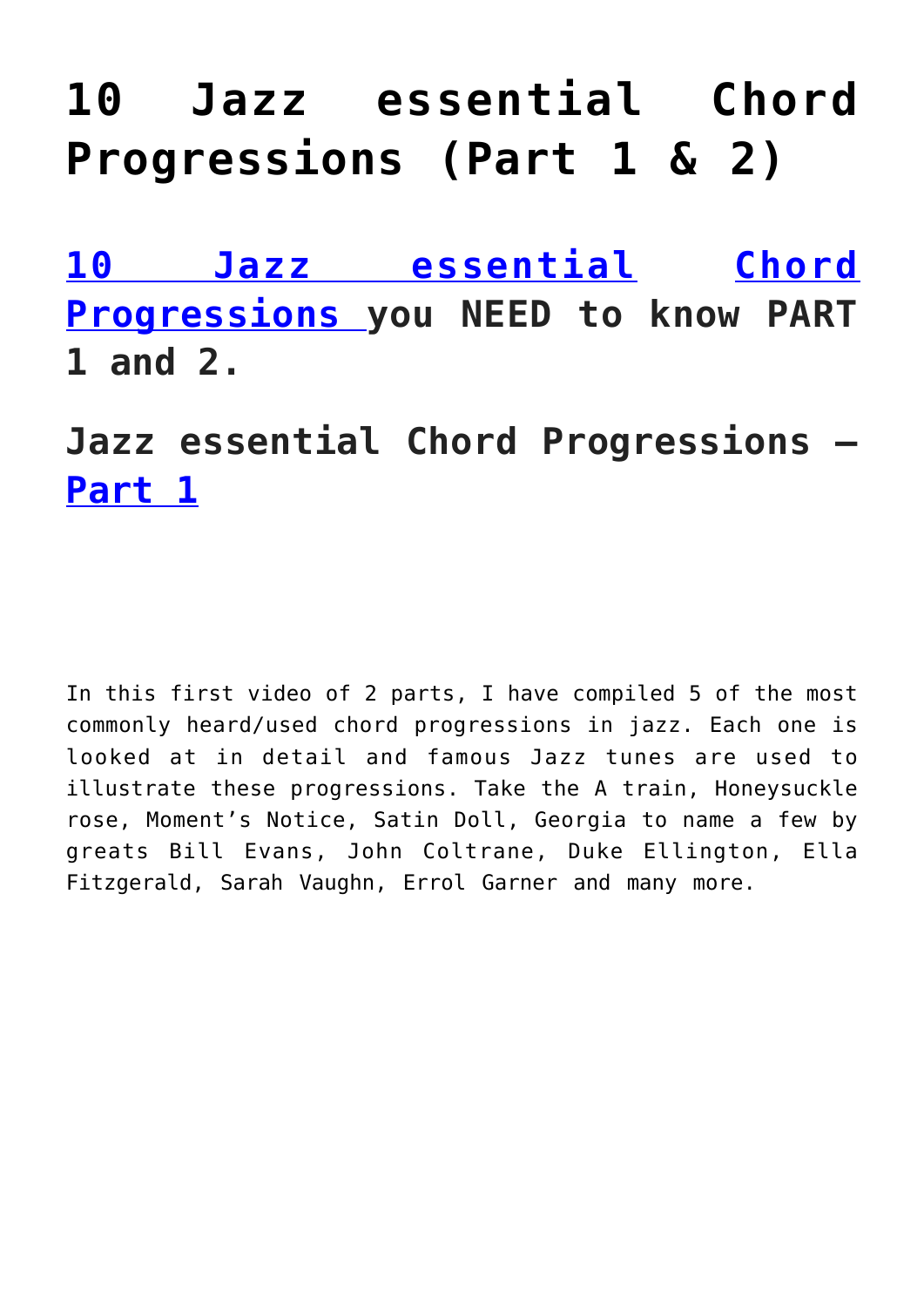

## **Jazz essential Chord Progressions – [Part 2](https://www.youtube.com/watch?v=Yy3f5LKByM0)**

In Part 2 of this video series, we look closely at some more killer common Jazz chord progressions with classic musical examples of the jazz greats to re-enforce the theory.

 $0:25$  Progression 6 i to iii7  $1:05$  wonderful world - Louis Armstrong  $1:40$  Georgia – Hoagy Carmichael 2:08: I wish i knew-Nina Simone  $2:40$  Miles Davis - Someday my Prince will come  $3:00$  Louis Armstrong – On the Sunny Side of the street  $3:40$  i to iv-  $4:05$  Thad Jones - A child is Born 4.40 Charlie Parker -Yardbird Suite [5:15](https://www.youtube.com/watch?v=Yy3f5LKByM0&t=315s) Killer Joe - Benny Golson [5:35](https://www.youtube.com/watch?v=Yy3f5LKByM0&t=335s) Lush Life -Billy Strayhorn [5:55](https://www.youtube.com/watch?v=Yy3f5LKByM0&t=355s) Progression 8

 $6:45$  Django Reinhardt – sweet georgia Brown [7:10](https://www.youtube.com/watch?v=Yy3f5LKByM0&t=430s) I got Rhythm - Sonny Stitt  $7:40$  Fly me to the moon - Frank Sinatra  $8:20$ Autumn leaves – Miles Davis  $9:05$  Progression 9 – Blues chord lines [10:30](https://www.youtube.com/watch?v=Yy3f5LKByM0&t=630s) Basin Street Blues – Louis Armstrong [11:07](https://www.youtube.com/watch?v=Yy3f5LKByM0&t=667s) St